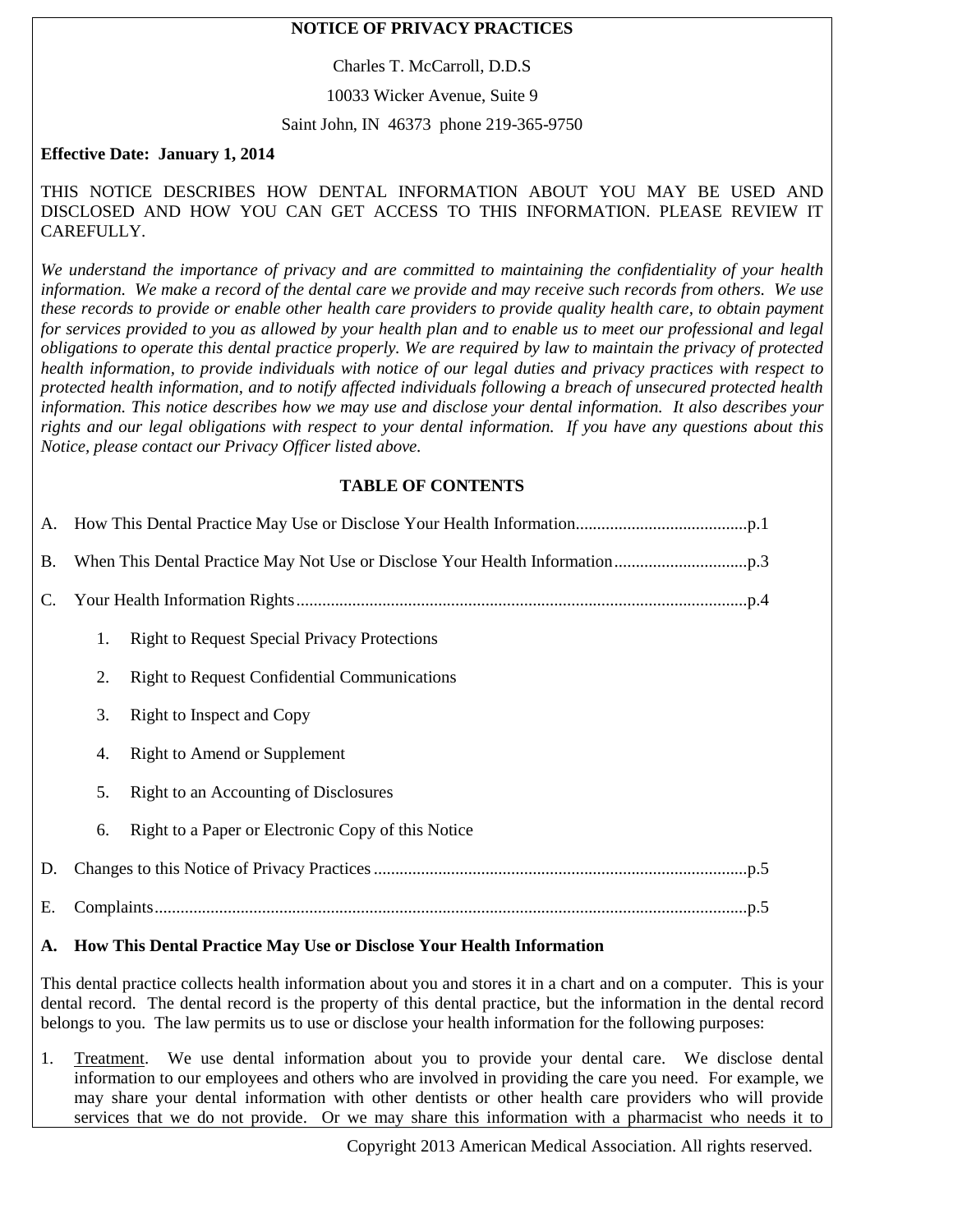dispense a prescription to you, or a laboratory that fabricates an appliance or dental prosthetic *(ie: crown, splint, denture, etc)*.

- 2. Payment. We use and disclose dental information about you to obtain payment for the services we provide. For example, we give your dental plan the information it requires before it will pay us.
- 3. Health Care Operations. We may use and disclose dental information about you to operate this dental practice. For example, we may use and disclose this information to review and improve the quality of care we provide, or the competence and qualifications of our professional staff. Or we may use and disclose this information to get your health plan to authorize services or referrals. We may also use and disclose this information as necessary for dental reviews, legal services and audits, including fraud and abuse detection and compliance programs and business planning and management. We may also share your information with other health care providers, health care clearinghouses or health plans that have a relationship with you, when they request this information to help them with their quality assessment and improvement activities, their patient-safety activities, their population-based efforts to improve health or reduce health care costs, their protocol development, case management or care-coordination activities, their review of competence, qualifications and performance of health care professionals, their training programs, their accreditation, certification or licensing activities, or their health care fraud and abuse detection and compliance efforts.
- 4. Appointment Reminders. We may use and disclose dental information to contact and remind you about appointments. If you are not home, we may leave this information on your answering machine or in a message left with the person answering the phone.
- 5. Notification and Communication With Family. We may disclose your health information to notify or assist in notifying a family member, your personal representative or another person responsible for your care . In the event of a disaster, we may disclose information to a relief organization so that they may coordinate these notification efforts. We may also disclose information to someone who is involved with your care or helps pay for your care. If you are able and available to agree or object, we will give you the opportunity to object prior to making these disclosures, although we may disclose this information in a disaster even over your objection if we believe it is necessary to respond to the emergency circumstances. If you are unable or unavailable to agree or object, our health professionals will use their best judgment in communication with your family and others.
- 6. Marketing. Provided we do not receive any payment for making these communications, we may contact you to give you information about products or services related to your treatment, case management or care coordination, or to direct or recommend other treatments, therapies, health care providers or settings of care that may be of interest to you. We may similarly describe products or services provided by this practice and tell you which health plans this practice participates in. We may also encourage you to maintain a healthy lifestyle and get recommended tests, participate in a disease management program, provide you with small gifts, tell you about government sponsored health programs or encourage you to purchase a product or service when we see you. We will not otherwise use or disclose your dental information for marketing purposes or accept any payment for other marketing communications without your prior written authorization. The authorization will disclose whether we receive any compensation for any marketing activity you authorize, and we will stop any future marketing activity to the extent you revoke that authorization.
- 7. Sale of Health Information. We will not sell your health information without your prior written authorization. The authorization will disclose that we will receive compensation for your health information if you authorize us to sell it, and we will stop any future sales of your information to the extent that you revoke that authorization.
- 8. Required by Law. As required by law, we will use and disclose your health information, but we will limit our use or disclosure to the relevant requirements of the law. When the law requires us to report abuse, neglect or domestic violence, or respond to judicial or administrative proceedings, or to law enforcement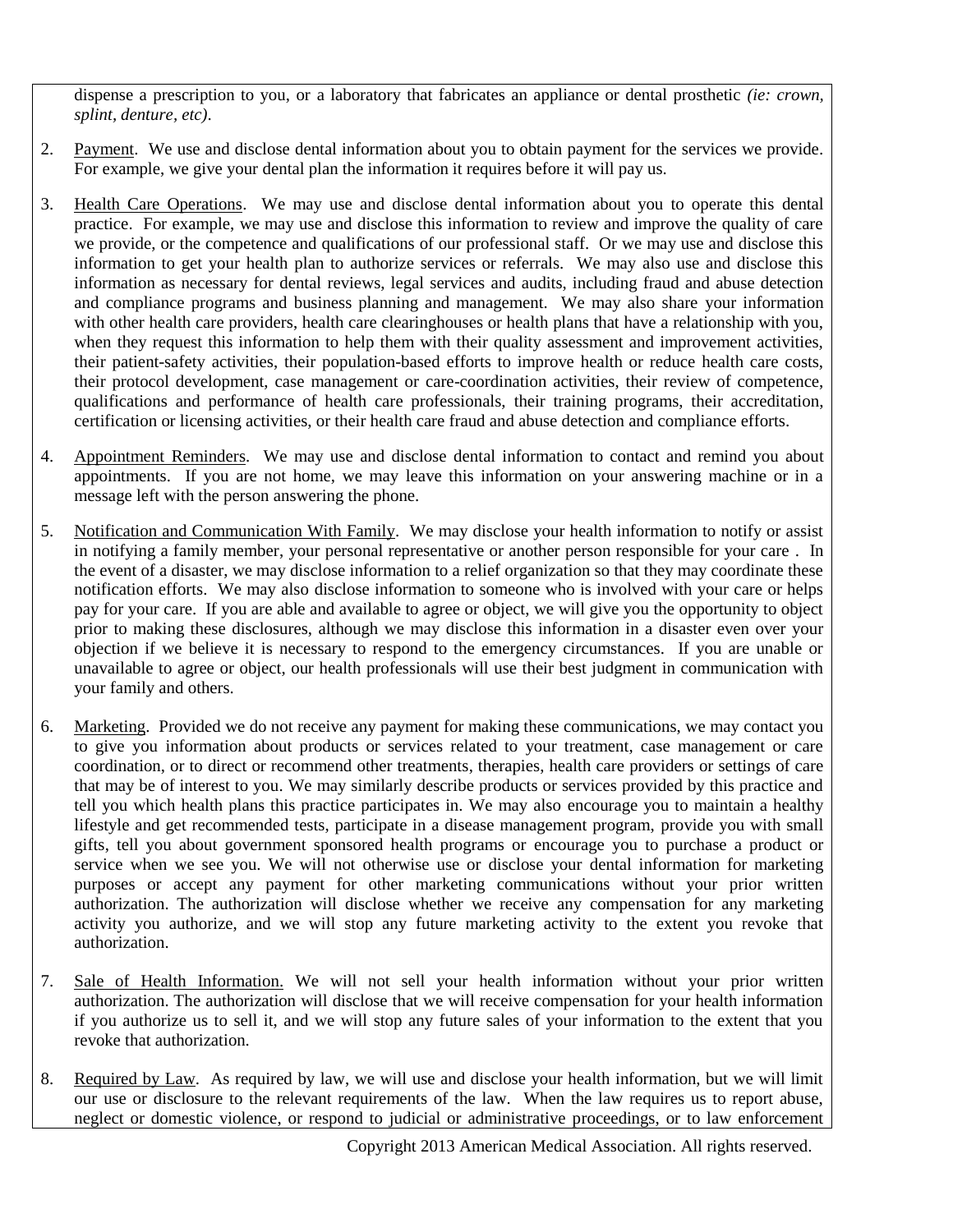officials, we will further comply with the requirement set forth below concerning those activities.

- 9. Public Health. We may, and are sometimes required by law, to disclose your health information to public health authorities for purposes related to: preventing or controlling disease, injury or disability; reporting child, elder or dependent adult abuse or neglect; reporting domestic violence; reporting to the Food and Drug Administration problems with products and reactions to medications; and reporting disease or infection exposure. When we report suspected elder or dependent adult abuse or domestic violence, we will inform you or your personal representative promptly unless in our best professional judgment, we believe the notification would place you at risk of serious harm or would require informing a personal representative we believe is responsible for the abuse or harm.
- 10. Health Oversight Activities. We may, and are sometimes required by law, to disclose your health information to health oversight agencies during the course of audits, investigations, inspections, licensure and other proceedings, subject to the limitations imposed by law.
- 11. Judicial and Administrative Proceedings. We may, and are sometimes required by law, to disclose your health information in the course of any administrative or judicial proceeding to the extent expressly authorized by a court or administrative order. We may also disclose information about you in response to a subpoena, discovery request or other lawful process if reasonable efforts have been made to notify you of the request and you have not objected, or if your objections have been resolved by a court or administrative order.
- 12. Law Enforcement. We may, and are sometimes required by law, to disclose your health information to a law enforcement official for purposes such as identifying or locating a suspect, fugitive, material witness or missing person, complying with a court order, warrant, grand jury subpoena and other law enforcement purposes.
- 13. Coroners. We may, and are often required by law, to disclose your health information to coroners in connection with their investigations of deaths.
- 14. Public Safety. We may, and are sometimes required by law, to disclose your health information to appropriate persons in order to prevent or lessen a serious and imminent threat to the health or safety of a particular person or the general public.
- 15. Workers' Compensation. We may disclose your health information as necessary to comply with workers' compensation laws. For example, to the extent your care is covered by workers' compensation, we will make periodic reports to your employer about your condition. We are also required by law to report cases of occupational injury or occupational illness to the employer or workers' compensation insurer.
- 16. Change of Ownership. In the event that this dental practice is sold or merged with another organization, your health information/record will become the property of the new owner, although you will maintain the right to request that copies of your health information be transferred to another dentist or dental group.
- 17. Breach Notification. In the case of a breach of unsecured protected health information, we will notify you as required by law. If you have provided us with a current e-mail address, we may use e-mail to communicate information related to the breach. In some circumstances our business associate may provide the notification. We may also provide notification by other methods as appropriate.

#### <span id="page-2-0"></span>**B. When This Dental Practice May Not Use or Disclose Your Health Information**

Except as described in this Notice of Privacy Practices, this dental practice will, consistent with its legal obligations, not use or disclose health information which identifies you without your written authorization. If you do authorize this dental practice to use or disclose your health information for another purpose, you may revoke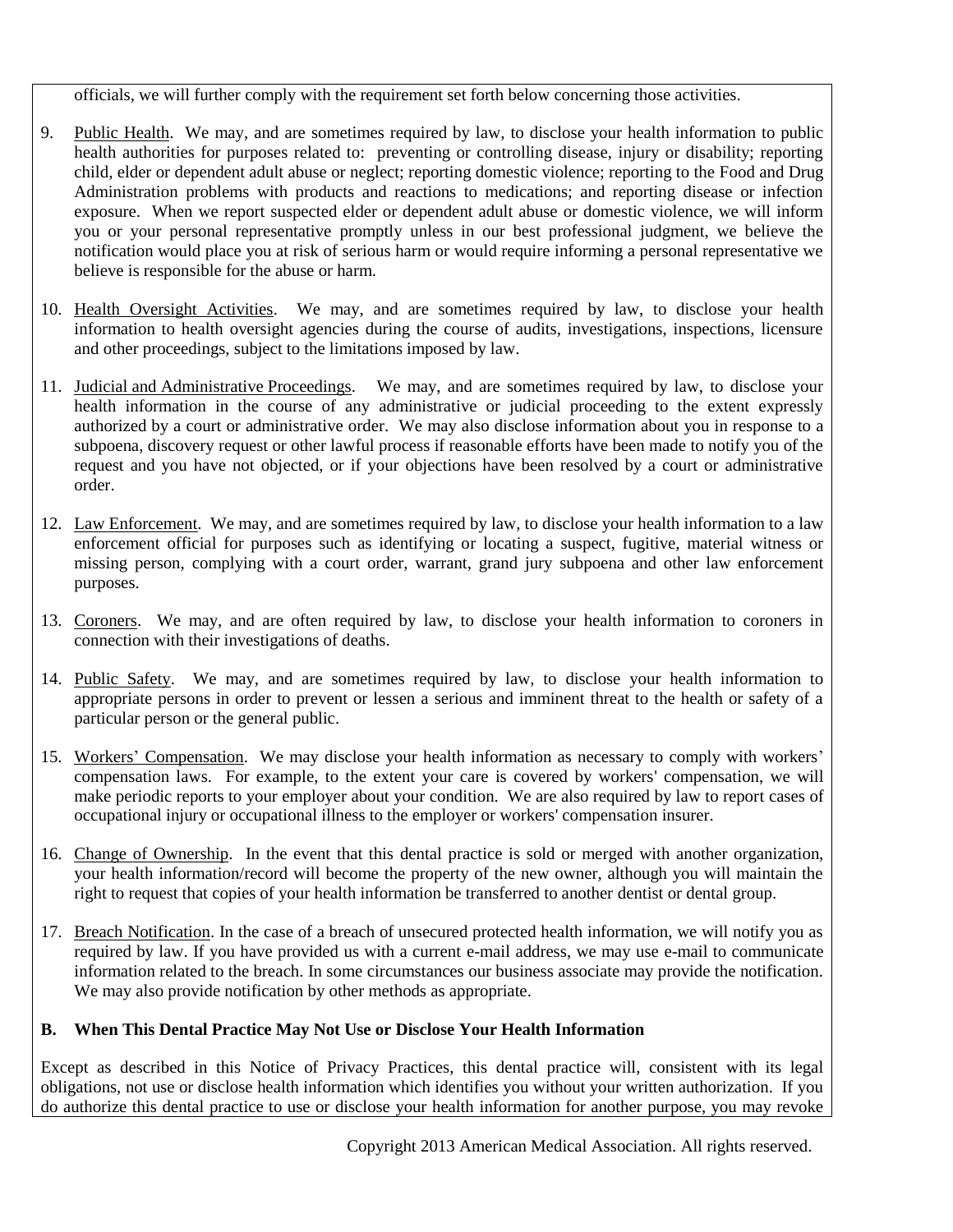your authorization in writing at any time.

# <span id="page-3-0"></span>**C. Your Health Information Rights**

- 1. Right to Request Special Privacy Protections. You have the right to request restrictions on certain uses and disclosures of your health information by a written request specifying what information you want to limit, and what limitations on our use or disclosure of that information you wish to have imposed. If you tell us not to disclose information to your commercial health plan concerning health care items or services for which you paid for in full out-of-pocket, we will abide by your request, unless we must disclose the information for treatment or legal reasons. We reserve the right to accept or reject any other request, and will notify you of our decision.
- 2. Right to Request Confidential Communications. You have the right to request that you receive your health information in a specific way or at a specific location. For example, you may ask that we send information to a particular e-mail account or to your work address. We will comply with all reasonable requests submitted in writing which specify how or where you wish to receive these communications.
- 3. Right to Inspect and Copy. You have the right to inspect and copy your health information, with limited exceptions. To access your dental information, you must submit a written request detailing what information you want access to, whether you want to inspect it or get a copy of it, and if you want a copy, your preferred form and format. We will provide copies in your requested form and format if it is readily producible, or we will provide you with an alternative format you find acceptable, or if we can't agree and we maintain the record in an electronic format, your choice of a readable electronic or hardcopy format. We will also send a copy to any other person you designate in writing. We will charge a reasonable fee which covers our costs for labor, supplies, postage, and if requested and agreed to in advance, the cost of preparing an explanation or summary. We may deny your request under limited circumstances. If we deny your request to access your child's records or the records of an incapacitated adult you are representing because we believe allowing access would be reasonably likely to cause substantial harm to the patient, you will have a right to appeal our decision
- 4. Right to Amend or Supplement. You have a right to request that we amend your health information that you believe is incorrect or incomplete. You must make a request to amend in writing, and include the reasons you believe the information is inaccurate or incomplete. We are not required to change your health information, and will provide you with information about this dental practice's denial and how you can disagree with the denial. We may deny your request if we do not have the information, if we did not create the information (unless the person or entity that created the information is no longer available to make the amendment), if you would not be permitted to inspect or copy the information at issue, or if the information is accurate and complete as is. If we deny your request, you may submit a written statement of your disagreement with that decision, and we may, in turn, prepare a written rebuttal. All information related to any request to amend will be maintained and disclosed in conjunction with any subsequent disclosure of the disputed information.
- 5. Right to an Accounting of Disclosures. You have a right to receive an accounting of disclosures of your health information made by this dental practice, except that this dental practice does not have to account for the disclosures provided to you or pursuant to your written authorization, or as described in paragraphs 1 (treatment), 2 (payment), 3 (health care operations), 6 (notification and communication with family) and 18 (specialized government functions) of Section A of this Notice of Privacy Practices or disclosures for purposes of research or public health which exclude direct patient identifiers, or which are incident to a use or disclosure otherwise permitted or authorized by law, or the disclosures to a health oversight agency or law enforcement official to the extent this dental practice has received notice from that agency or official that providing this accounting would be reasonably likely to impede their activities.
- 6. Right to a Paper or Electronic Copy of this Notice. You have a right to notice of our legal duties and privacy